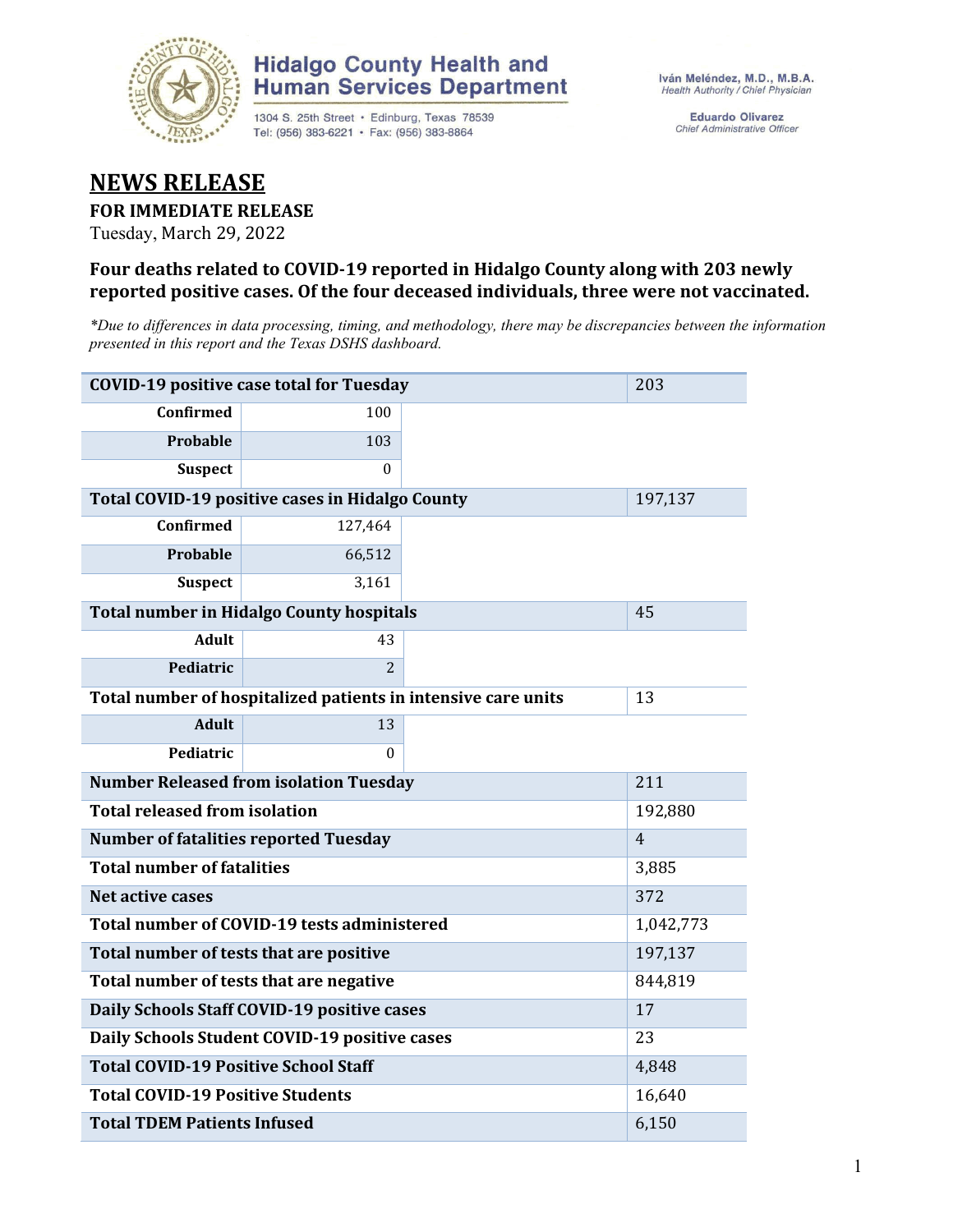

### **Hidalgo County Health and Human Services Department**

1304 S. 25th Street · Edinburg, Texas 78539 Tel: (956) 383-6221 · Fax: (956) 383-8864

Iván Meléndez, M.D., M.B.A. Health Authority / Chief Physician

> **Eduardo Olivarez** Chief Administrative Officer

*Hidalgo County uses the case status definition provided by the Texas Department of State Health Service's 2020 Epi Case Criteria Guide revised November 2020.*

- *1. Confirmed: A person who has tested positive through a molecular or PCR (oral or nasal swabs) test that looks for the presence of the virus's genetic material.*
- *2. Probable: A person who meets presumptive laboratory evidence through detection of COVID-19 by antigen test in a respiratory specimen.*
- *3. Suspect: A person who meets supported laboratory evidence through detection of specific antibodies in serum, plasma, whole body, and no prior history of being confirmed or probable case.*

*For more information of case status definition for COVID-19, please refer to:*

#### <https://www.dshs.state.tx.us/IDCU/investigation/epi-case-criteria-guide/2020-Epi-Case-Criteria-Guide.pdf>

| <b>Age Range</b> | <b>Number of Cases</b> |
|------------------|------------------------|
| $0 - 11$         | 43                     |
| $12 - 19$        | 35                     |
| 20s              | 32                     |
| 30 <sub>s</sub>  | 15                     |
| 40s              | 22                     |
| 50s              | 15                     |
| 60s              | 23                     |
| $70+$            | 18                     |
| Total:           | 203                    |

#### Case Breakdown by Age Group: The deaths include:

|   | <b>Age Range</b> | Gender | City    |
|---|------------------|--------|---------|
| 1 | 60s              | Male   | Alamo   |
| 2 | 30s              | Female | McAllen |
| 3 | 40s              | Male   | Weslaco |
| 4 | 70+              | Female | Weslaco |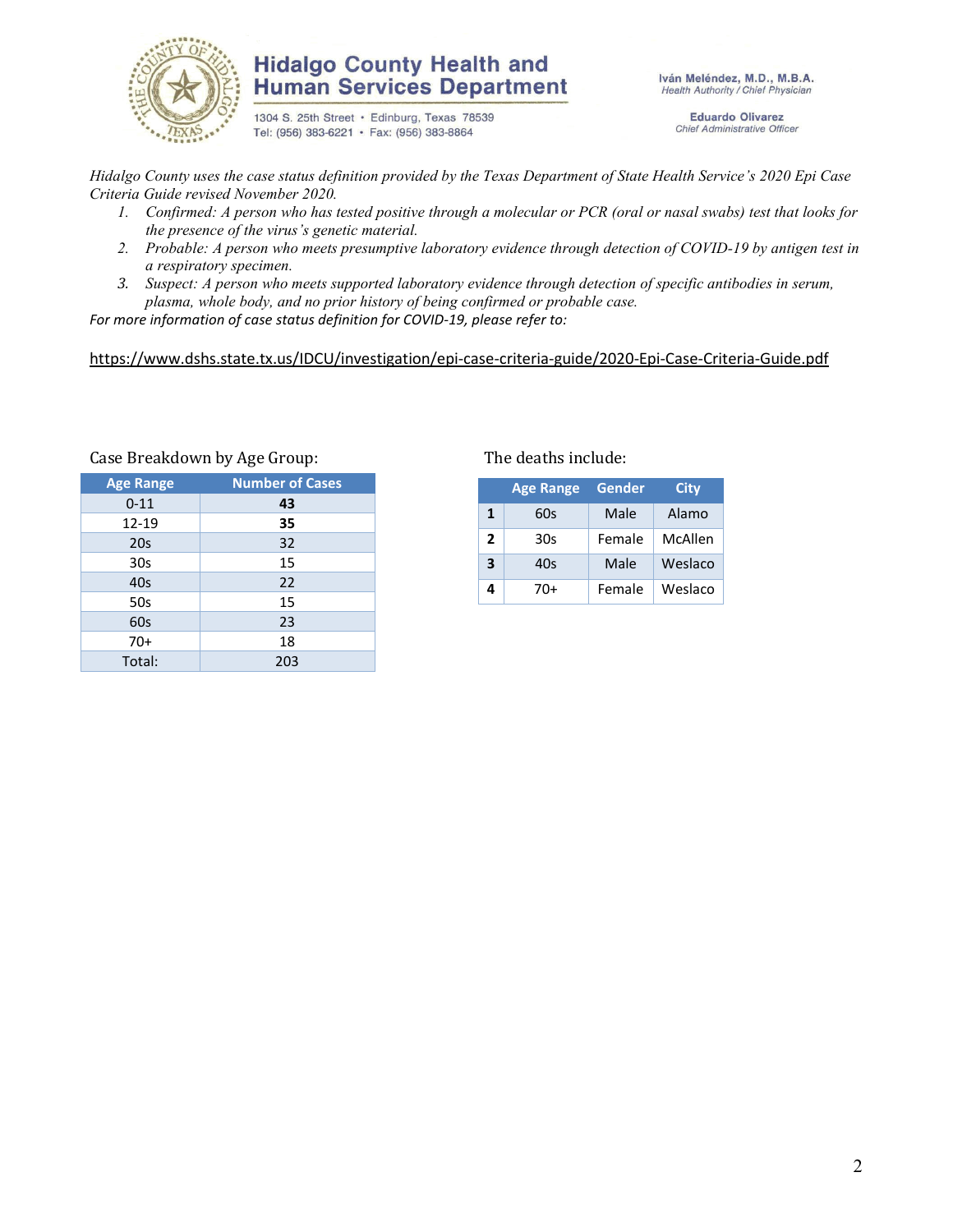

# **Hidalgo County Health and<br>Human Services Department**

1304 S. 25th Street • Edinburg, Texas 78539<br>Tel: (956) 383-6221 • Fax: (956) 383-8864

Eduardo Olivarez<br>Chief Administrative Officer

### Tuesday, March 29, 2022 positive cases include:

|                         | <b>Age Range</b> | <b>Gender</b> | <b>City</b> |     | <b>Age Range</b> | Gender         | <b>City</b>    |
|-------------------------|------------------|---------------|-------------|-----|------------------|----------------|----------------|
| $\mathbf{1}$            | $0 - 19$         | F             | Alamo       | 102 | 40s              | F              | McAllen        |
| 2                       | 20s              | F             | Alamo       | 103 | 40s              | F              | McAllen        |
| 3                       | 30 <sub>s</sub>  | M             | Alamo       | 104 | 60s              | M              | McAllen        |
| 4                       | 40s              | F             | Alamo       | 105 | 60s              | M              | McAllen        |
| 5                       | 50s              | M             | Alamo       | 106 | 60s              | M              | McAllen        |
| 6                       | 50s              | M             | Alamo       | 107 | $70+$            | F              | McAllen        |
| $\overline{\mathbf{z}}$ | 60s              | M             | Alamo       | 108 | $70+$            | M              | McAllen        |
| 8                       | 60s              | F             | Alamo       | 109 | $0 - 19$         | M              | Mercedes       |
| 9                       | 60s              | F             | Alamo       | 110 | 20s              | M              | Mercedes       |
| 10                      | 60s              | F             | Alamo       | 111 | 40s              | M              | Mercedes       |
| 11                      | 60s              | F             | Alamo       | 112 | 50s              | F              | Mercedes       |
| 12                      | $70+$            | F             | Alamo       | 113 | 50s              | M              | Mercedes       |
| 13                      | $0 - 19$         | M             | Alton       | 114 | $0 - 19$         | M              | <b>Mission</b> |
| 14                      | 20s              | M             | Alton       | 115 | $0 - 19$         | F              | Mission        |
| 15                      | 60s              | F             | Alton       | 116 | $0 - 19$         | $\overline{F}$ | Mission        |
| 16                      | $0 - 19$         | F             | Donna       | 117 | $0 - 19$         | F              | Mission        |
| 17                      | $0 - 19$         | ${\sf M}$     | Donna       | 118 | $0 - 19$         | M              | Mission        |
| 18                      | 20s              | M             | Donna       | 119 | $0 - 19$         | M              | Mission        |
| 19                      | 20s              | M             | Donna       | 120 | $0 - 19$         | M              | <b>Mission</b> |
| 20                      | 20s              | F             | Donna       | 121 | $0 - 19$         | M              | Mission        |
| 21                      | 20s              | F             | Donna       | 122 | $0 - 19$         | F              | <b>Mission</b> |
| 22                      | $0 - 19$         | F             | Edinburg    | 123 | $0 - 19$         | F              | Mission        |
| 23                      | $0 - 19$         | M             | Edinburg    | 124 | $0 - 19$         | M              | Mission        |
| 24                      | $0 - 19$         | F             | Edinburg    | 125 | $0 - 19$         | F              | Mission        |
| 25                      | $0 - 19$         | M             | Edinburg    | 126 | $0 - 19$         | M              | Mission        |
| 26                      | $0 - 19$         | M             | Edinburg    | 127 | $0 - 19$         | M              | Mission        |
| 27                      | $0 - 19$         | M             | Edinburg    | 128 | $0 - 19$         | F              | <b>Mission</b> |
| 28                      | $0 - 19$         | М             | Edinburg    | 129 | $0 - 19$         | М              | Mission        |
| 29                      | $0 - 19$         | F             | Edinburg    | 130 | 20s              | M              | Mission        |
| 30                      | $0 - 19$         | F             | Edinburg    | 131 | 20s              | M              | Mission        |
| 31                      | $0 - 19$         | M             | Edinburg    | 132 | 20s              | M              | <b>Mission</b> |
| 32                      | $0 - 19$         | F             | Edinburg    | 133 | 20s              | F              | Mission        |
| 33                      | $0 - 19$         | F             | Edinburg    | 134 | 30s              | M              | Mission        |
| 34                      | $0 - 19$         | M             | Edinburg    | 135 | 30 <sub>s</sub>  | F              | Mission        |
| 35                      | $0 - 19$         | F             | Edinburg    | 136 | 30s              | F              | <b>Mission</b> |
| 36                      | $0 - 19$         | F             | Edinburg    | 137 | 50s              | F              | Mission        |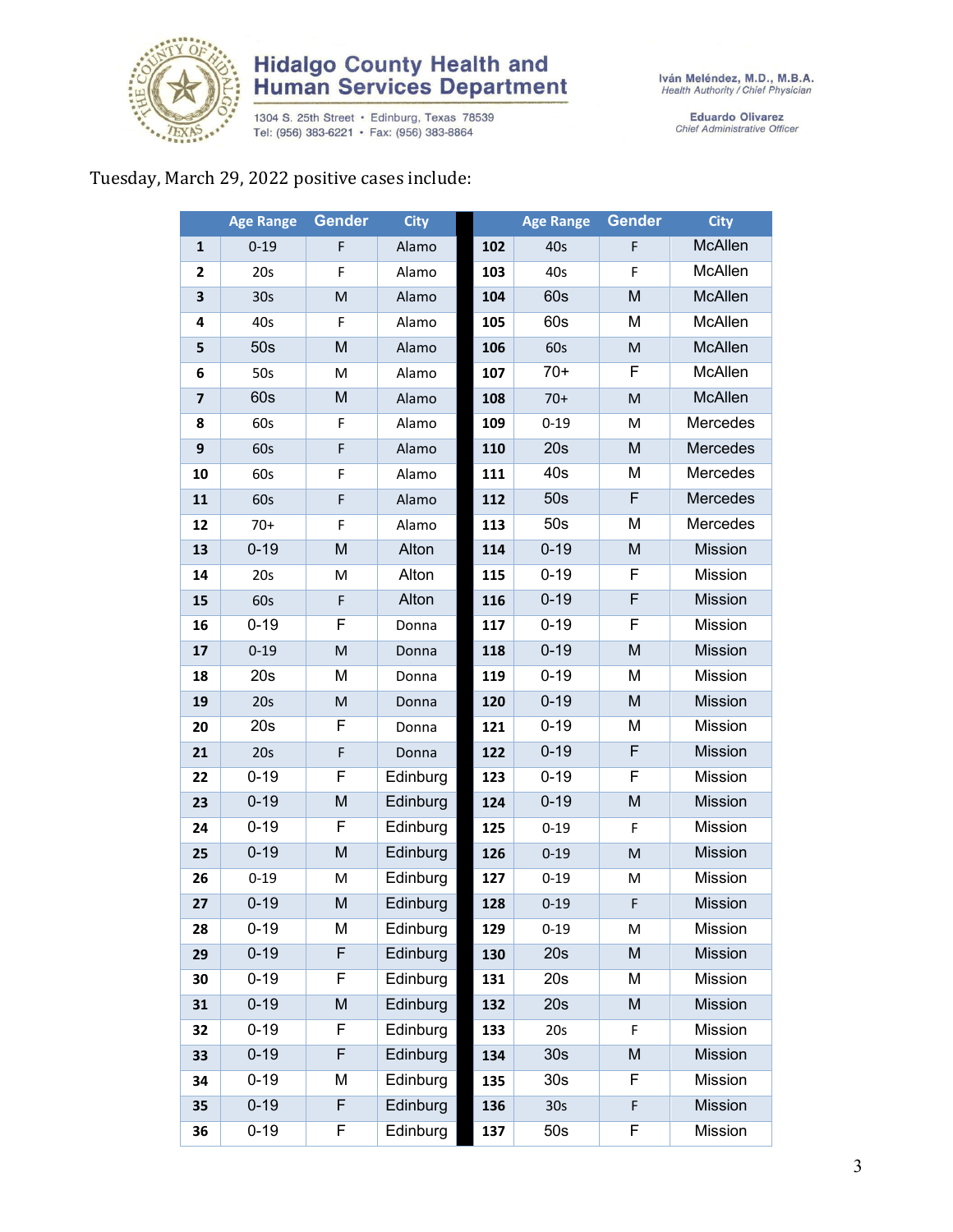

# **Hidalgo County Health and<br>Human Services Department**

1304 S. 25th Street • Edinburg, Texas 78539<br>Tel: (956) 383-6221 • Fax: (956) 383-8864

Eduardo Olivarez<br>Chief Administrative Officer

| 37 | $0 - 19$        | M                                                                                                          | Edinburg | 138 | 50s             | F              | <b>Mission</b> |
|----|-----------------|------------------------------------------------------------------------------------------------------------|----------|-----|-----------------|----------------|----------------|
| 38 | $0 - 19$        | F                                                                                                          | Edinburg | 139 | 50s             | F              | Mission        |
| 39 | $0 - 19$        | $\mathsf F$                                                                                                | Edinburg | 140 | 50s             | F              | <b>Mission</b> |
| 40 | $0 - 19$        | M                                                                                                          | Edinburg | 141 | 50s             | F              | Mission        |
| 41 | $0 - 19$        | ${\sf M}$                                                                                                  | Edinburg | 142 | 60s             | F              | Mission        |
| 42 | $0 - 19$        | F                                                                                                          | Edinburg | 143 | 60s             | M              | Mission        |
| 43 | $0 - 19$        | $\mathsf{M}% _{T}=\mathsf{M}_{T}\!\left( a,b\right) ,\ \mathsf{M}_{T}=\mathsf{M}_{T}\!\left( a,b\right) ,$ | Edinburg | 144 | 60s             | ${\sf M}$      | <b>Mission</b> |
| 44 | $0 - 19$        | M                                                                                                          | Edinburg | 145 | 60s             | F              | Mission        |
| 45 | $0 - 19$        | $\mathsf{M}% _{T}=\mathsf{M}_{T}\!\left( a,b\right) ,\ \mathsf{M}_{T}=\mathsf{M}_{T}\!\left( a,b\right) ,$ | Edinburg | 146 | $70+$           | ${\sf M}$      | Mission        |
| 46 | $0 - 19$        | F                                                                                                          | Edinburg | 147 | $70+$           | M              | Mission        |
| 47 | $0 - 19$        | $\mathsf{M}% _{T}=\mathsf{M}_{T}\!\left( a,b\right) ,\ \mathsf{M}_{T}=\mathsf{M}_{T}\!\left( a,b\right) ,$ | Edinburg | 148 | $0 - 19$        | F              | Pharr          |
| 48 | $0 - 19$        | M                                                                                                          | Edinburg | 149 | $0 - 19$        | M              | Pharr          |
| 49 | $0 - 19$        | F                                                                                                          | Edinburg | 150 | $0 - 19$        | $\overline{F}$ | Pharr          |
| 50 | $0 - 19$        | M                                                                                                          | Edinburg | 151 | $0 - 19$        | M              | Pharr          |
| 51 | $0 - 19$        | M                                                                                                          | Edinburg | 152 | $0 - 19$        | M              | Pharr          |
| 52 | $0 - 19$        | F                                                                                                          | Edinburg | 153 | $0 - 19$        | M              | Pharr          |
| 53 | $0 - 19$        | F                                                                                                          | Edinburg | 154 | $0 - 19$        | F              | Pharr          |
| 54 | $0 - 19$        | M                                                                                                          | Edinburg | 155 | $0 - 19$        | M              | Pharr          |
| 55 | $0 - 19$        | ${\sf M}$                                                                                                  | Edinburg | 156 | 20s             | M              | Pharr          |
| 56 | 20s             | M                                                                                                          | Edinburg | 157 | 20s             | M              | Pharr          |
| 57 | 20s             | F                                                                                                          | Edinburg | 158 | 20s             | F              | Pharr          |
| 58 | 20s             | M                                                                                                          | Edinburg | 159 | 20s             | F              | Pharr          |
| 59 | 20s             | $\overline{F}$                                                                                             | Edinburg | 160 | 30s             | F              | Pharr          |
| 60 | 20s             | F                                                                                                          | Edinburg | 161 | 30s             | M              | Pharr          |
| 61 | 20s             | F                                                                                                          | Edinburg | 162 | 40s             | F              | Pharr          |
| 62 | 20s             | F                                                                                                          | Edinburg | 163 | 40s             | F              | Pharr          |
| 63 | 20s             | $\mathsf{M}% _{T}=\mathsf{M}_{T}\!\left( a,b\right) ,\ \mathsf{M}_{T}=\mathsf{M}_{T}\!\left( a,b\right) ,$ | Edinburg | 164 | 60s             | ${\sf M}$      | Pharr          |
| 64 | 30 <sub>s</sub> | F                                                                                                          | Edinburg | 165 | 60s             | F              | Pharr          |
| 65 | 30 <sub>s</sub> | M                                                                                                          | Edinburg | 166 | 60s             | F              | Pharr          |
| 66 | 40s             | F                                                                                                          | Edinburg | 167 | $70+$           | F              | Pharr          |
| 67 | 40s             | F                                                                                                          | Edinburg | 168 | $70+$           | F              | Pharr          |
| 68 | 40s             | M                                                                                                          | Edinburg | 169 | $70+$           | F              | Pharr          |
| 69 | 40s             | F                                                                                                          | Edinburg | 170 | $0 - 19$        | F              | San Juan       |
| 70 | 40s             | M                                                                                                          | Edinburg | 171 | $0 - 19$        | M              | San Juan       |
| 71 | 40s             | M                                                                                                          | Edinburg | 172 | $0 - 19$        | ${\sf M}$      | San Juan       |
| 72 | 40s             | F                                                                                                          | Edinburg | 173 | $0 - 19$        | F              | San Juan       |
| 73 | 40s             | M                                                                                                          | Edinburg | 174 | 30 <sub>s</sub> | M              | San Juan       |
| 74 | 40s             | M                                                                                                          | Edinburg | 175 | 30 <sub>s</sub> | F              | San Juan       |
| 75 | 40s             | M                                                                                                          | Edinburg | 176 | $70+$           | F              | San Juan       |